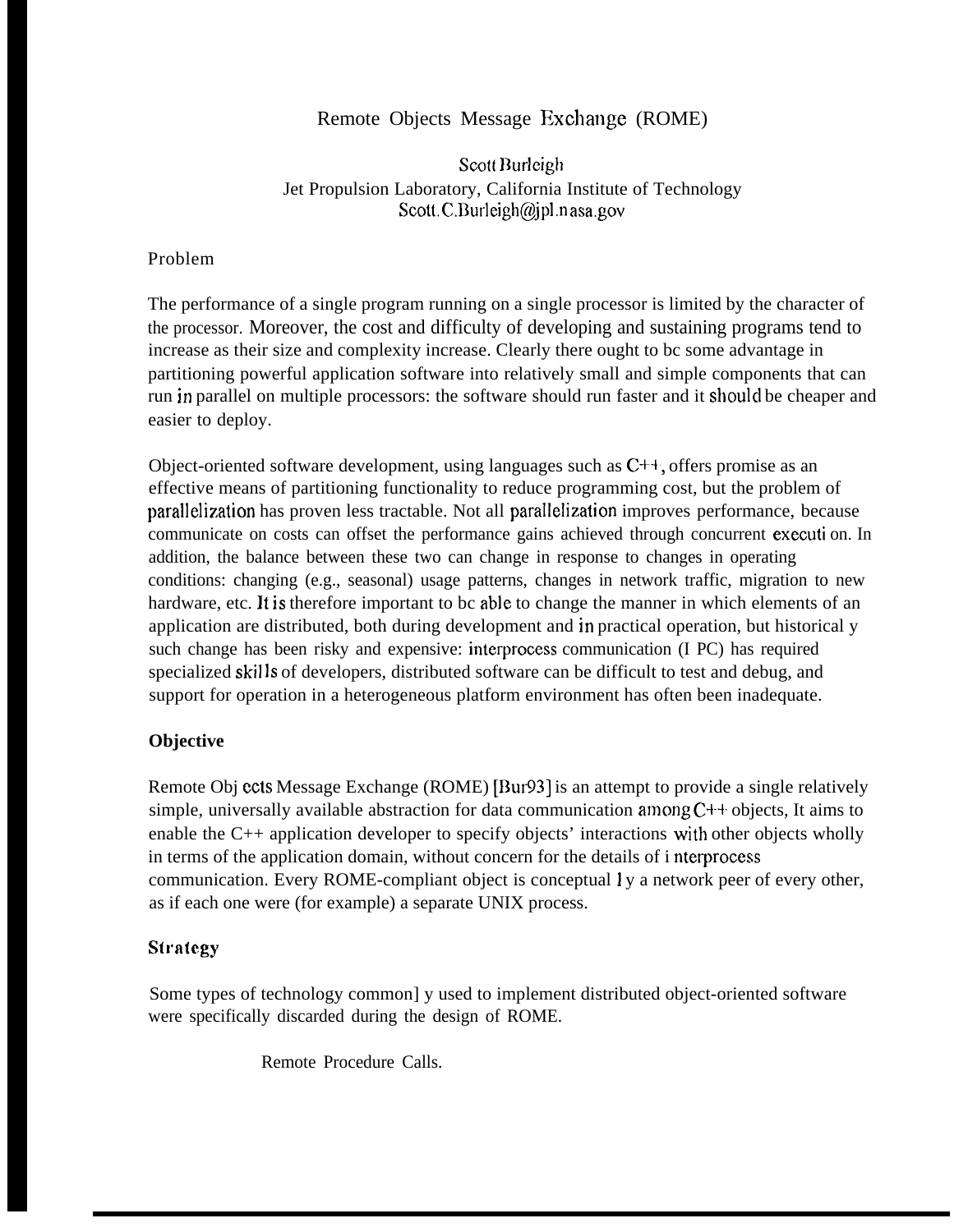Most  $C++$  programmers are former C programmers, and the standard mechanism for flow of control and data in a C program is the function call. One way to implement  $C^{++}$  inter-object communication would be to enable the invocation of the member functions ("methods") of objects residing on remote machines, as in [WHD89]. However, the commonly understood semantics of functions calls are inherently synchronous: execution is suspended at the point of function invocation, control is passed to the specified function, the function maps input parameters to a unique output value (often with some side effects) and relinquishes control, and execution resumes at the first statement foil owi ng the function call. The possibility of a program doing multiple things concurrently is alien to these semantics.

Naturally, it's possible to provide a mechanism to enable a function's side effects to continue after the function has returned control, but this changes the rules of programming in ways that the developer may not fully understand [CK92]. Furthermore, RPC schemes often rely on the availability of distributed virtual m emery, which Ii r-nits their usefulness to environments with sophisticated operating systems and high available network bandwidth.

#### IPC objects,

Another approach would be to define classes of objects whose methods can be invoked by "client" code (standalone functions or the methods of other objects) to perform interprocess communication. The drawback to this mechanism is that it would require that application code know which application objects will be local (such that their methods may simply be invoked using the standard  $C++$  call syntax) and which will be remote (accessible only through IPC objects). This conflicts with our goal of m ini mum-effort redistribution of application functionality.

The ROME strategy is instead to provide base classes which encapsulate interobject communication capability in simple asynchronous message exchange methods. ROMEcompliant objects are instances of classes that inherit from these base classes; they interact by sending actual messages, not by directly invoking one another's member functions, and they do so whether they reside in the same address space, different address spaces on the same processor, or different processors. The developer of a ROME application works with a single, simple abstraction for all communication among obj ccts that are potential] y di stributcd, whether or not they will actually be distributed at run time.

Note that only ROME-compliant objects can send messages; stand-alone C or  $C_{++}$  functions are specifically excluded from participation in ROME. That is, ROME is intended to encourage "pure" object-oriented programming in which all processing is accomplished by objects' methods; a ROME application is a population of cooperating autonomous, quasi-animate objects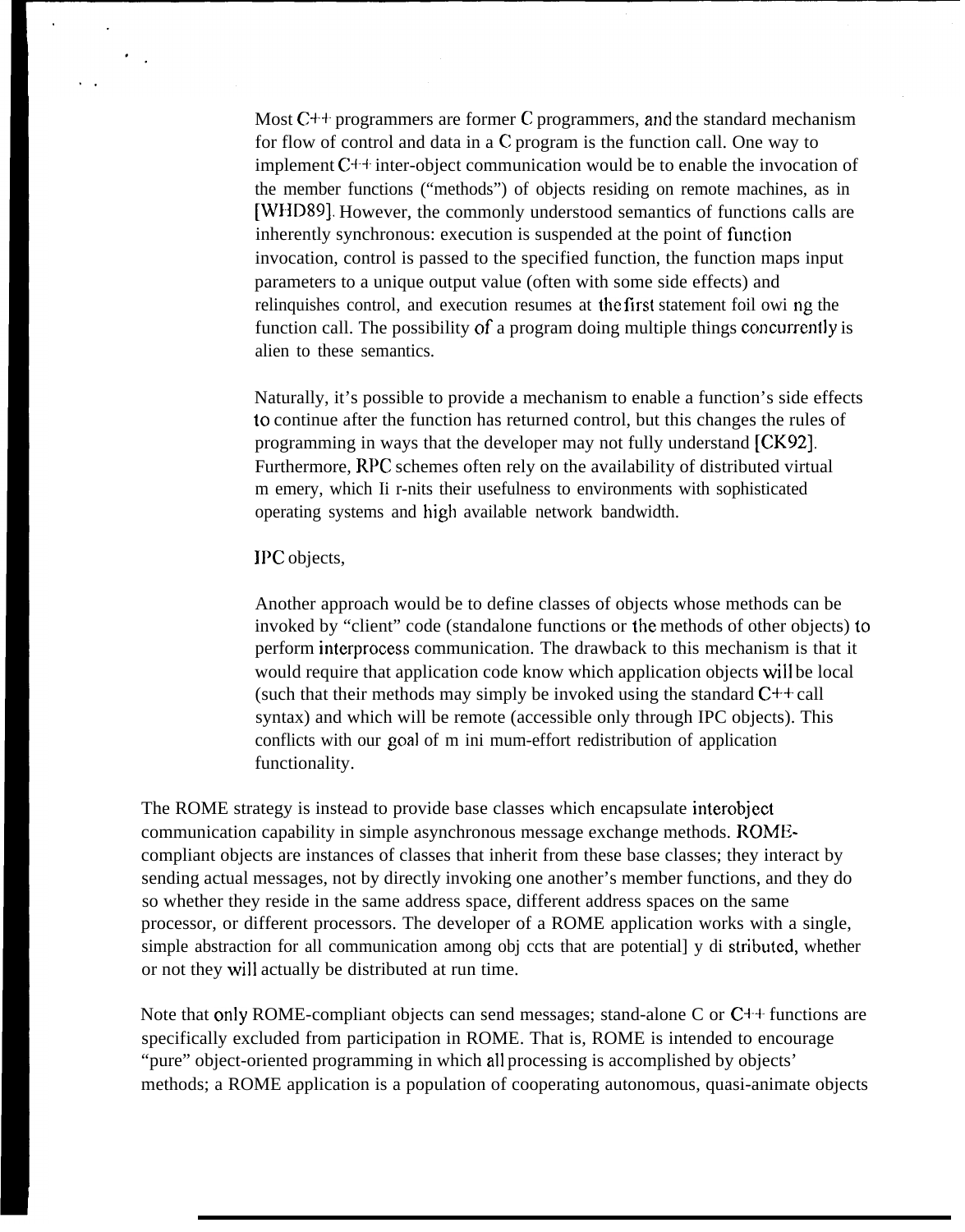that exchange messages with one another and, possibly, with other objects in other applications. The rationale for this constraint is partly aesthetic -- a homogeneous population of animate peers seems "cleaner" and simpler than a body of non-object client code that calls the member functions of some other collection of passive objects -- but it has a practical basis as well: absent an extension of the  $C^{++}$  language or a multithreading mechanism (either of whi ch would to some degree conflict with our goal of universal availability), it is much easier to distribute instances of c1 asses at run time than instances of functi ons. Peer-to-peer obj cct architect ure seems to be a good fit for parallel processing.

# Implementation

Handwritten correspondence being a familiar model for asynchronous communication, ROME is built on a mail service metaphor. Like any postal system, ROME comprises two distinct organizational structures:

# **Infrastructure**

A ROME "universe" comprises one or more *dis/ricis,* each roughly corresponding to a local area network; communication delays among ROME objects within a single district should be on the order of seconds or less, while delays in communication bet ween objects in different di stricts may be arbitrarily longer. Each district comprises one or more postal zones, each instantiated as a single operating system task or process. Each zone has a single *post office* object, Each post office has one *receiving bay* object for each protocol by which the zone can receive messages, and it also has one *shipping bay* object for every other zone that receives messages by one of the protocols by which this zone knows how to send data. These shipping and receiving bays encapsulate all knowledge of IPC protocols in the application, The post offlccs of two different zones can communicate if they are either directly mutually reachable (i.e., they share a common protocol) or indirectly mutually reachable (i.e., they can both communicate, either directly or indirectly, with some intermediary zone's post Office).

# Utilization

The "customers" of this postal service infrastructure are ROME-compliant application software objects called *correspondents*, instances of cl asses derived from the ROME Correspondent base class. Every correspondent resides in a single zone (but some kinds of correspondent can migrate from zone to zone). A collection of correspondents that work together to accomplish some well-defined task is a *comnmily;* typically each instance of a discrete application is likely to bc a separate community, A community must be wholly contained within a single district but may comprise objects residing in any number of different zones in that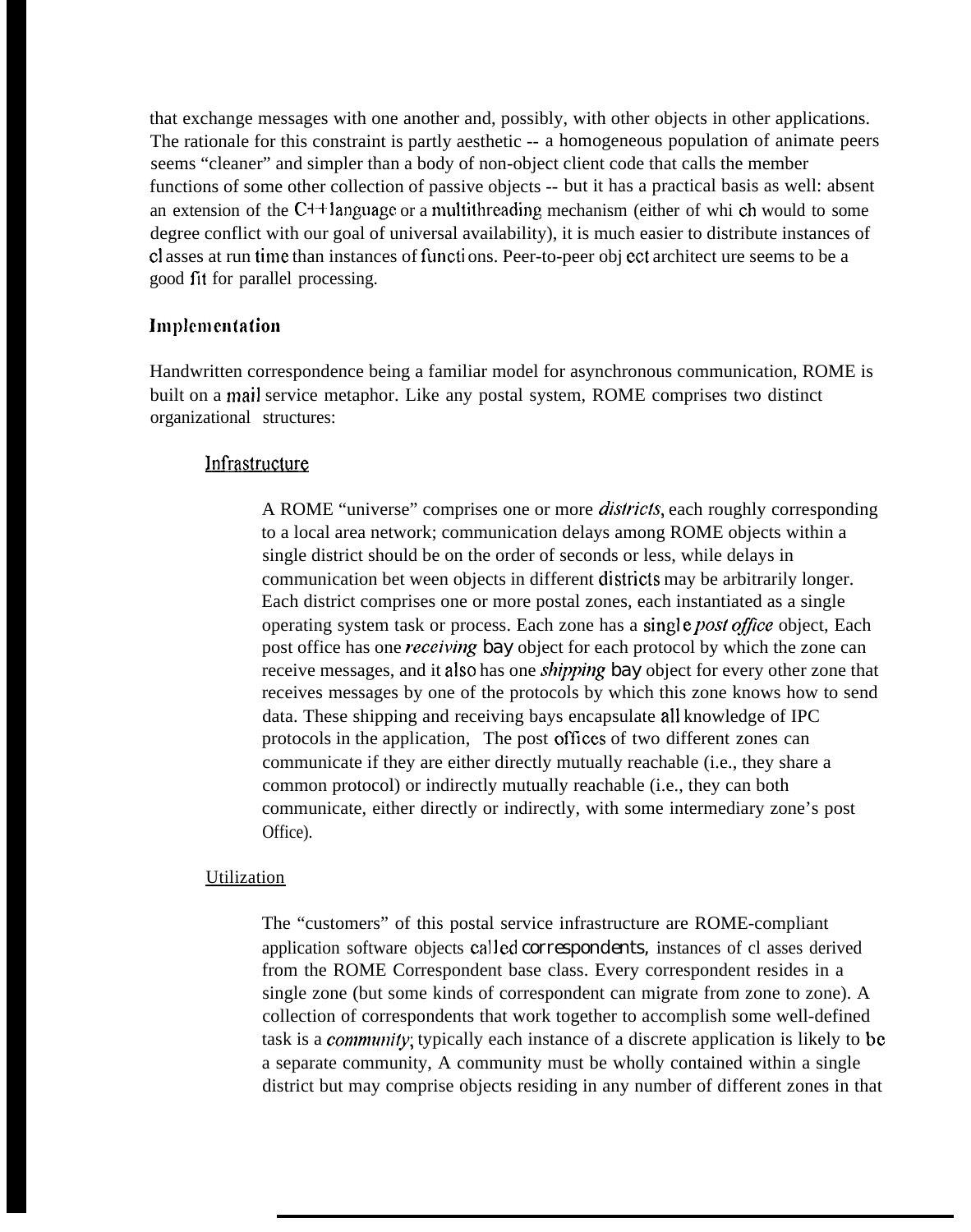district. Note, though, that correspondents may exchange messages with correspondents in other communit i es. Any correspondent may exchange messages with any other correspondent in any district of the same "universe" provided the post offices of the zones in which the two correspondents reside can communicate,

Each correspondent in a zone is assigned a distinct post office *box* into which messages addressed to that correspondent are placed by the post office. The mailing address of any correspondent is the concatenation of the district number and zone number of the zone it resides in, together with its box number.

A ROME application is developed by defining application-specific correspondent class definitions, compiling them, and linking them with ROME libraries and object files. The resulting executable -- which, when loaded, becomes a zone -- automatically constructs a post office, taking self-configuration parameters from command line arguments (district name, zone name, and specifications for all receiving bays). The post office integrates itself into its assigned district and the rest of the universe, and then enters an event loop in which it receives messages from other zones and distributes them to its customers (the correspondents residing in the zone). Correspondents' methods are invoked only by the post office itself, which "calls back" to them when mail arrives that is addressed to them.

In the course of performing a method, a correspondent may send a message to another correspondent; it does so by invoking a post office member function named **post, post** examines the destination address of the message. If the district/zone of the address is the same as that of the sender (the local zone), then the message is simply appended to a queue of undelivered mail; otherwise the message is handed to appropriate shipping bay for immediate interprocess transmission (see Figure 1). When the correspondent method concludes and the post office's event loop regains control, all undelivered messages are delivered (possibly causing the posting of additional messages, etc.). After no more undelivered mail remains in the post office's queue, the post office waits for a message from another zone to arrive. When one does, the appropriate receiving bay receives it and inserts it into the post office's queue of undelivered mail; this triggers delivery of all undelivered mail, possibly causing the posting of additional messages, and so on,

#### **Features**

,,

. .

# Projects

ROME is based on asynchronous message exchange, but some programming problems require synchronous processing: some subset of the state of a given object must remain unchanged until the object receives a response to a message it has sent. To accommodate these situations, ROME includes a *project* mechanism. A project is an object that encapsulates a message-handling context. To initiate pseudo-synchronous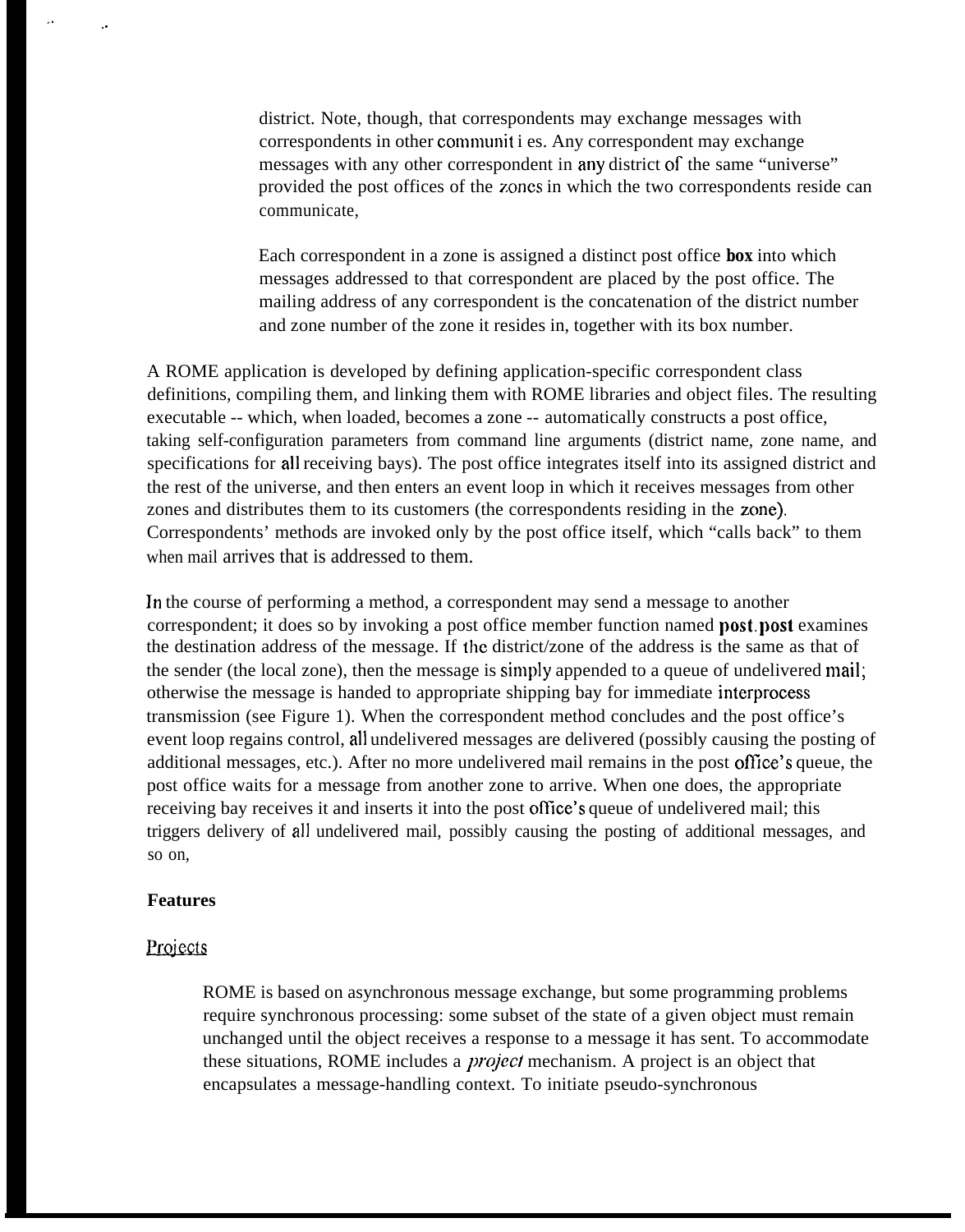

Figure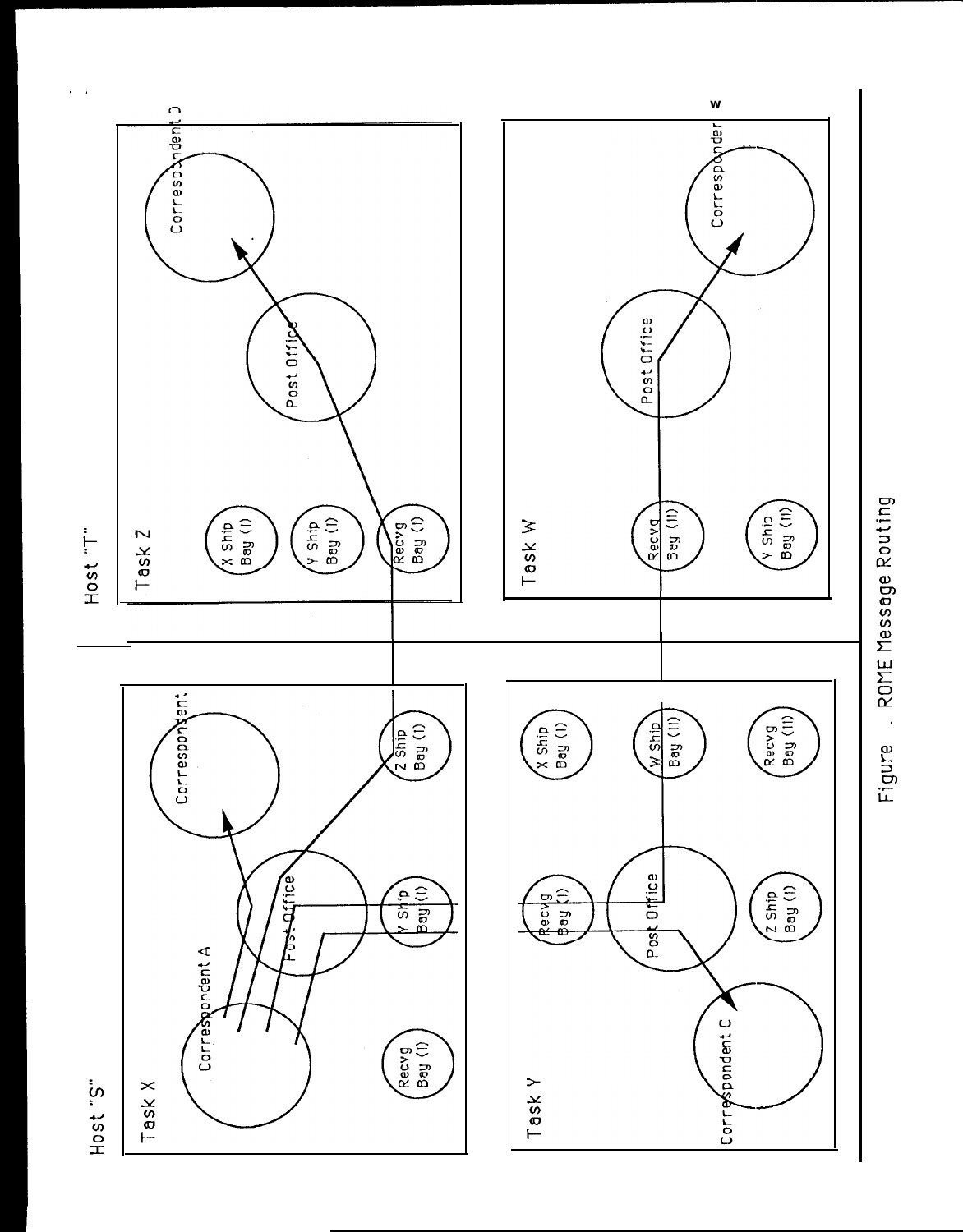communication, a correspondent creates a project and attaches that project's ID to the message it sends; it can then return control to the post office. The recipient of the message eventually sends a reply message citing the same project ID. When the post ofllce receives a message citing a project ID it calls back to the handler specified for that project (rather than to the addressee's standard message handler); the handler resumes processing, in the same context in which the correspondent sent the original message.

Timeout intervals can also be specified for proj ccts. If a project timeout expires before a reply is received that would cause it to be resumed, the project handler is called anyway and informed that the requested reply is overdue, Moreover, a correspondent can request arbitray "wake-up calls" at specified intervals by creating a project with a timeout and simply suspending it, without citing it in an issued message.

Note that any number of messages can be handled by the correspondents in a zone, including the initiator of a project, while that project initiator waits for a reply to a message, Each project is, in effect, an extremely lightweight thread of object method execution; that is, projects implement a rudimentary form of platform-independent finegrained multithreading at the object level.

## Referral

. .

,.

The recipient of a message requiring a reply might not be equipped to compute an adequate response. When this is the case, the correspondent can refer (relay) the message to another correspondent for processing. Messages can be re-referred any number of times, but the reply to a referred message always goes directly to the original issuer rather than back through the chain of referees.

#### **Broadcast**

Associated with each message is an integer that identifies the *subject* of the message; subjects play the same role as member function names or method selectors in standard object-oriented programming, selecting the function that is to process the message when it is received. A correspondent may *subscribe* to a subject, and the issuer of a message can **publish it** simply by specifying no particular addressee; publishing a message causes copies of it to be sent automatically to all correspondents who have subscribed to the message's subject.

#### Anomaly handling

ROME provides an anomaly-handling object that encapsulates system and application anomaly processing. User-written anomaly handling can be substituted for the standard methods (which do little more than print messages to stderr) without affecting any ROME or application code.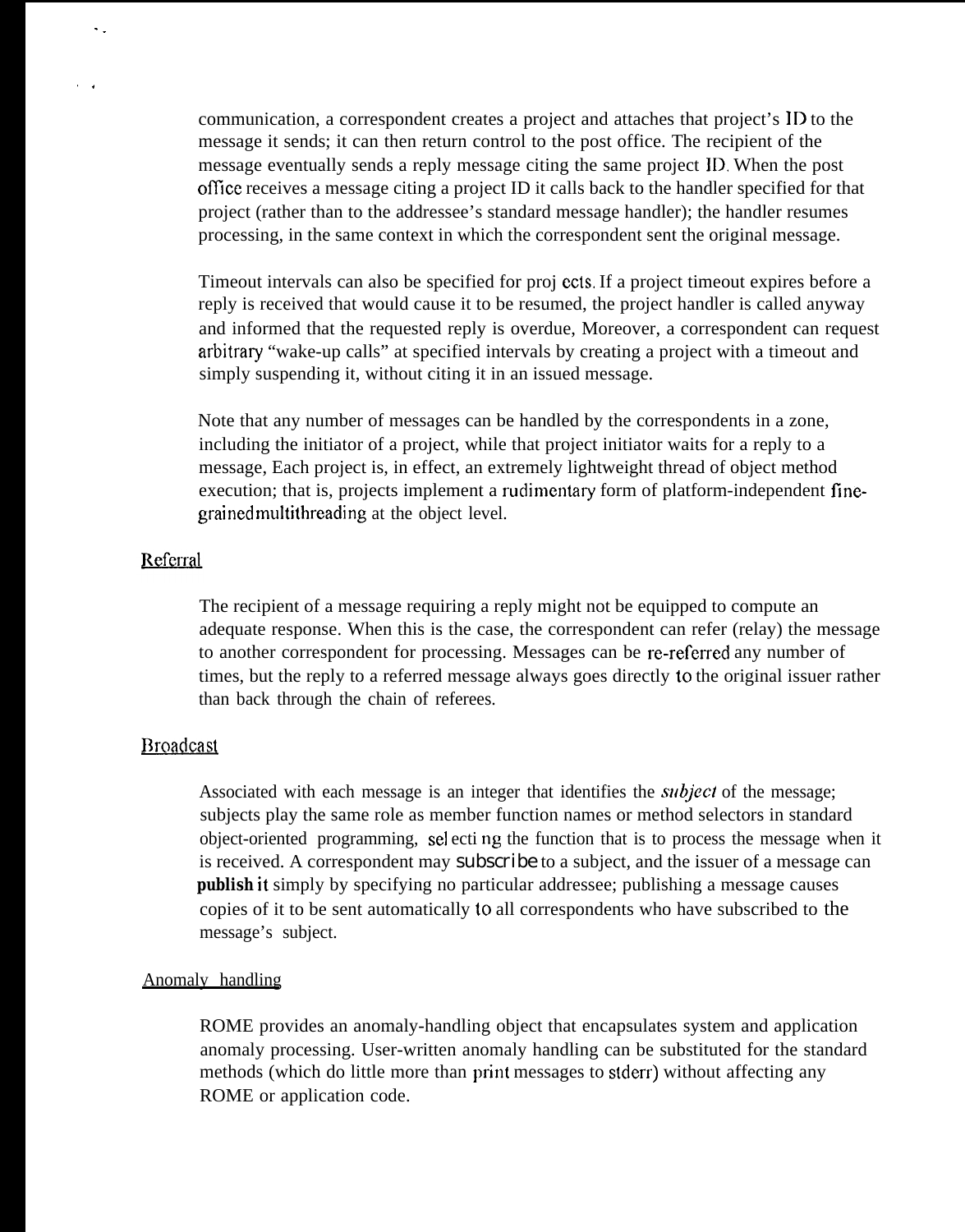# Migration

.,

 $\lambda$ 

As noted above, correspondents derived from the ROME RovingCorrespondent base class can migrate from one zone to another. This may enable support for such capabilities as automatic load balancing in the future.

#### infrastructure configuration

ROME districts configure themselves automatically as the zones that comprise them are initiated, The post office of the first zone in a district automatically becomes the district's registrar and writes an ASCII string describing itself (including all information needed to communicate with it via its receiving bays) to a "locator" string in a predesignated location. Each subsequent new zone's post office reads every district's locator string and registers with the indicated registrars. Each registrar maintains a list of all active zones in its district, and in response to each registration message it sends a copy of this list to the new post office for use in communication with other zones in the district -- and also notifies all other post offices in the district of the new post office's arrival. If a registrar terminates, the other post offices in the district compete to become the new registrar; each is equipped to do so, since all post offices know about all other post offices.

In the event that an object in zone A sends a message to an object in zone 13, where the post office of B is unable to receive data using any of the protocols that A's post office can transmit on, A's post office will send the message to some intermediary zone C. C will be a zone that can receive what A sends and can in turn send data using either one of B's protocols or one understood by yet another intermediary D, and soon until the message eventual 1y reaches B. Routes through these gateways are automat i call y computed by post offices as new post offices register, and routes are automatically recomputed when post offices that served as gateways terminate.

No configuration files, dedicated configuration servers, routing tables, or environment variables need be modified to change the configuration of a ROME communication universe, since none are used.

### Platform independence

ROME was designed for minimal dependence on features of specific compilers or operating systems: the library calls it relies on are those that are in most cases available in any good C++ development environment. Platform dependencies are isolated in a single header file. ROME has been successfully and relatively easily ported from SunOS 4.3 on SPARC machines to HP-UX, to IRIX on Silicon Graphics workstations, and to VxWorks on Heurikon MC-68040-based single-board computers.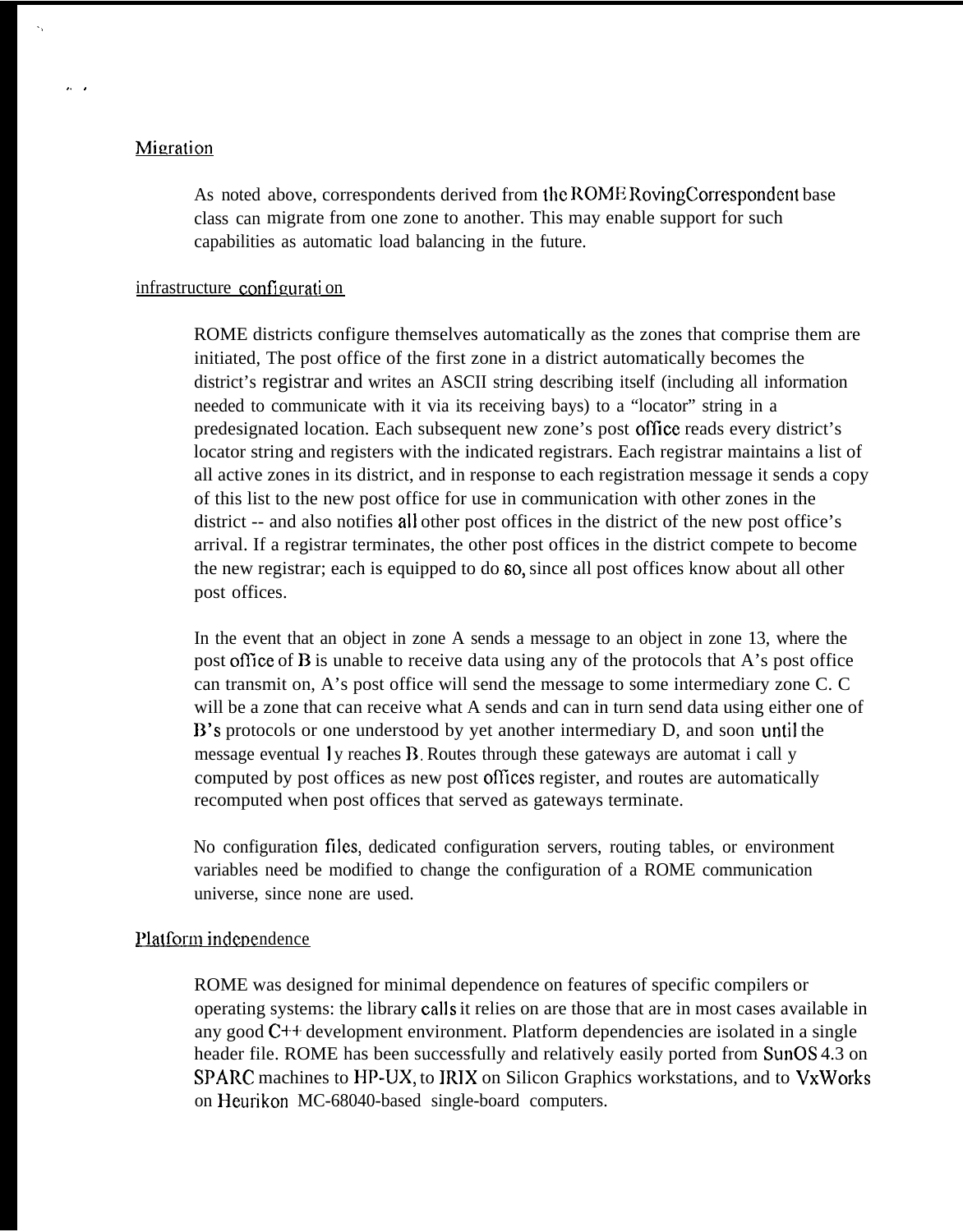Historically, a stubborn obstacle to easy distributed computing has been differences in binary data representation on different machines: byte order in integers, alignment in structures, etc. ROME's solution to this problcm is *parce/s.* A parcel is an instance of a class derived from the Parcel base class, which has two pure virtual functions: **dcclarc** and **acquire. declare** marshals the content of a parcel into an array of bytes in a standard format, and **acquire** reconstitutes the parcel's content from such an array. Simple parcel classes corresponding to the  $C++$  built-in types are supplied with ROME, and instances of these classes may in general be used interchangeably with  $C++$  ints, longs, floats, etc. Additional parcel classes for arbitrarily complex application-specific structures are fairly easy to define, provided the attributes of these classes are themselves all instances of parcel classes: a **declare** function for a new parcel class amounts to little more than invoking the **declare** functions of all the attributes of the class.

Whenever a correspondent sends a message, a single (arbitrarily y complex) parcel can be sent as the "content" of the message. Since the Message class is itself derived from Parcel, it's simple for post offices to export complex objects to zones running on foreign computers and be assured that they will be reconstituted correctly when they arrive.

The definitions of the parcel classes for the  $C++$  built-in types are hardware-dependent, but they should be the only code that would need to be rewritten in order to port ROME - and all ROME applications -- to new hardware.

#### **pr** tocoI independence

All knowledge of specific protocols is encapsulated in shipping and receiving bay objects. At this time ROME supports only TCP/IP and UDP/IP protocols, but adapting all of ROME (and all ROME applications) to -- for example -- invisibly communicate using DCE RPCs should entail writing only a few hundred lines of code.

# Support for persistence

Entire zones may be configured either for transient existence (instantiation in heap memory) or, where the Object Store<sup>TM</sup> object database managem ent system is available, for persistence on magnetic disk. This decision is made at the time a ROME application is compiled, by the selection of a single header file; no application code need be modified.

# Support for alternative event contexts

The basic structure of a ROME application is an event loop, in which the post ofllce responds to message-arrival events by calling correspondents' message-handling functions. In some applications, other types of events in addition to ROME message arrivals may need to be handled. Variants of the standard ("std") post office event loop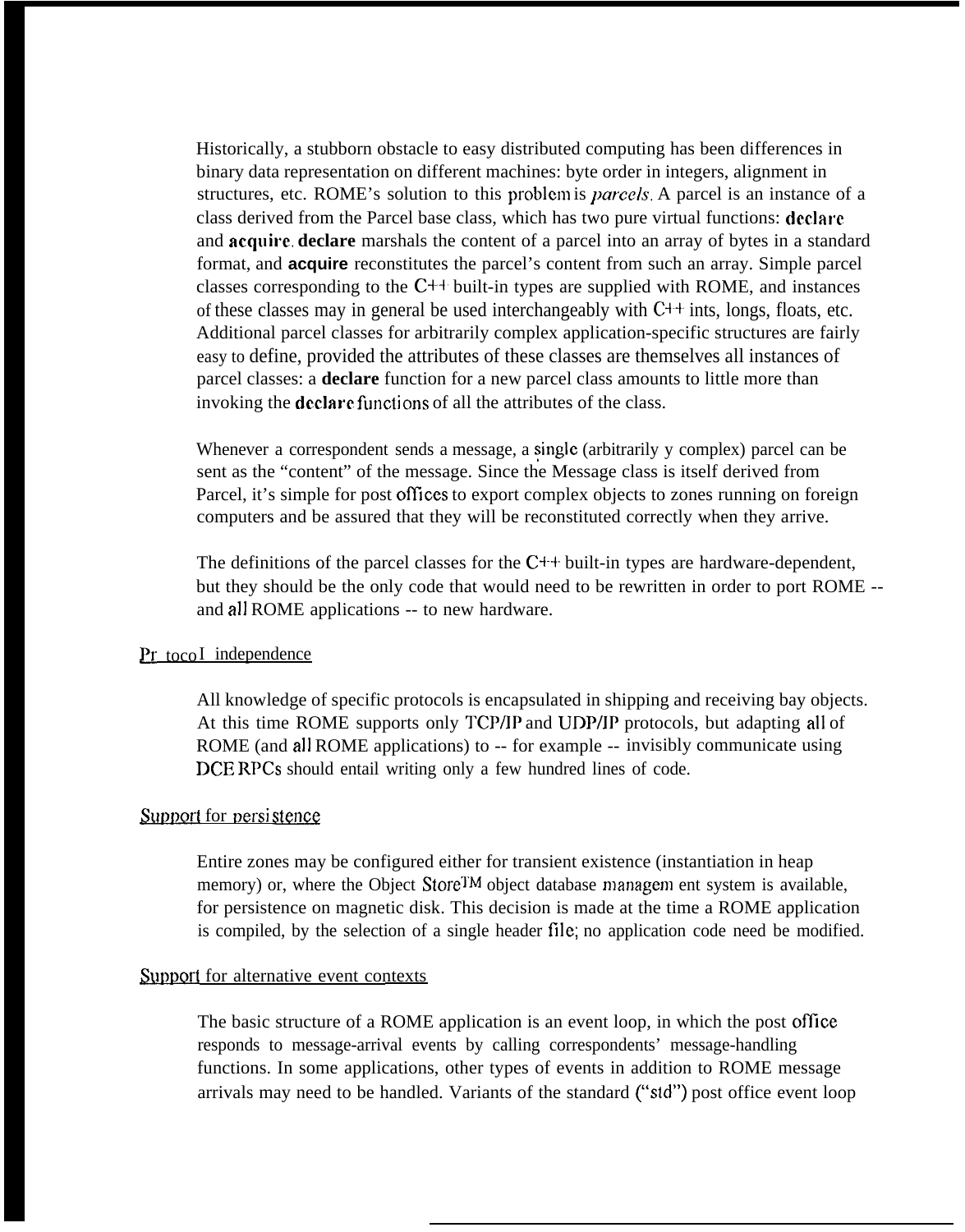are provided for this purpose: the "ui" event loop handles keyboard keystrokes, the "xui" event loop handles X Windows events (keystrokes and mouse gestures), and the "wtk" event loop continuously recomputes a WorldToolKit<sup>TM</sup> virtual world while waiting for ROME messages to arrive.

# **Comparison with CORBA**

The design goals of ROME in many way resemble those of the Common Obj ect Request Broker Architecture (CORBA) [OMG91], but the designs themselves differ in several significant ways.

- 1. Like ROME, CORBA implementations enable objects to pass control and data among themselves without knowing one another's implementation details. Unlike ROME, the intent of CORRA is to support this interaction among objects implemented in different programming 1 anguages; ROME supports only  $C^{++}$  interobject communicate on at this time.
- 2. CORBA is built on a client/server RPC communications model; ROME presents itself to the application programmer as a system for message-passing among peer objects.
- 3. CORBA inter-object communication, being based on RPCS, is naturally synchronous but single-threaded. ROME inter-object communication, being based on message passing, is naturally asynchronous but includes support for multithreaded pseudo-synchronous communicate on (project s).
- 4. CORBA enforces type discipline on interactions among objects, with type declarations residing in compiled Interface Definition Language (IDL) code or in an Interface Repository; a client must have knowledge of the interface of an object in order to invoke one of its methods. ROME enables any message to be sent to any object of any (correspondent) type; it requires the receiving objects to be responsible for inspecting the subjects of the messages they receive and responding appropriately. This simplifies operations such as broadcasting but precludes compile-time error detection.

In short, the emphasis in the design of CORBA seems to be on support for retaining a familiar function-calling programming style in a distributed environment of platform (including language) heterogeneity, with consequent support for parallel processing. The emphasis in the design of ROME is on support for parallel processing in an event-loop/callback programming style, with consequent support for platform (though not language) heterogeneity.

# **Acknowlcdgcmcnt**

This research was carried out by the Jet Propul sion Laboratory, California Institute of